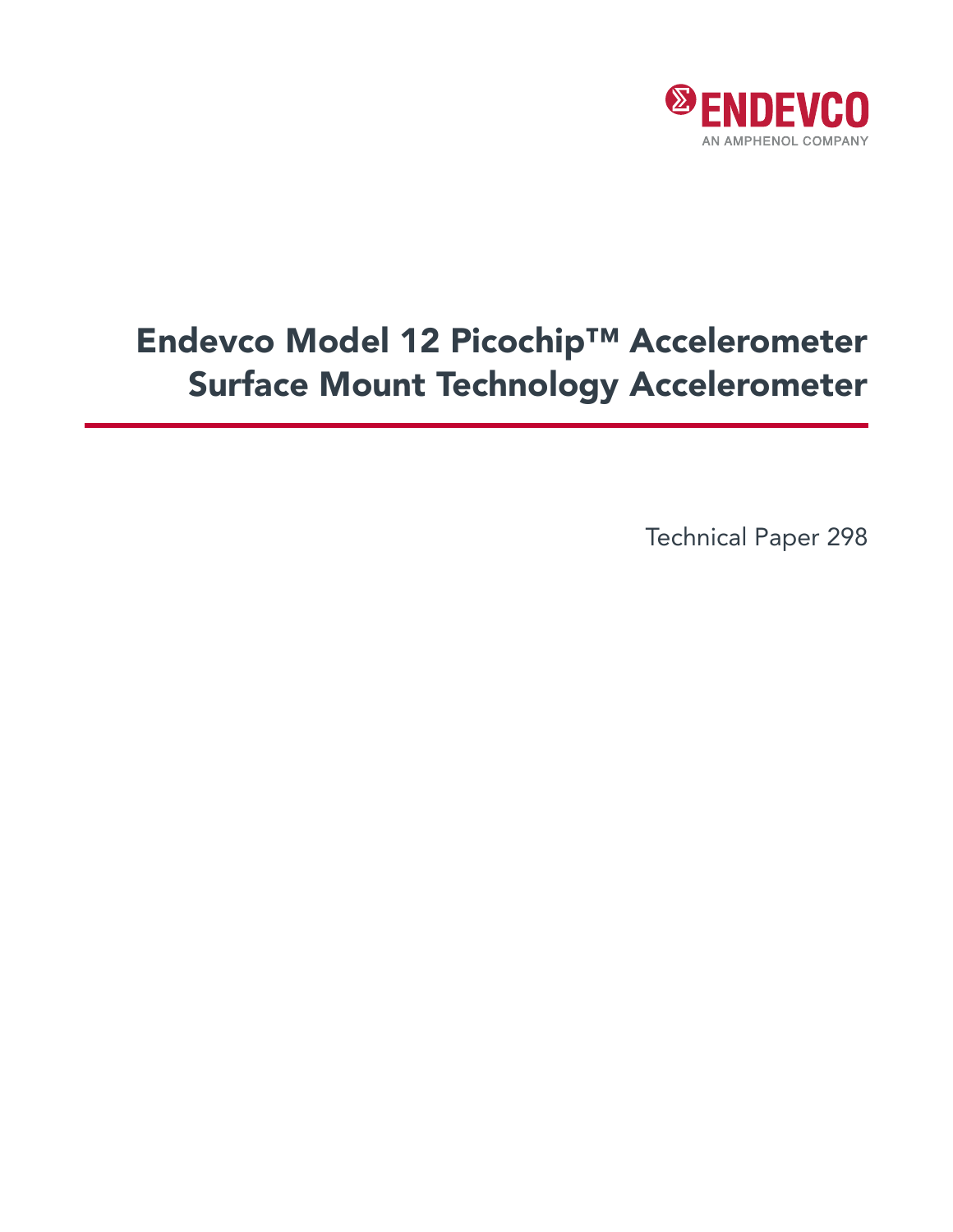#### E C H N I C A L T PAPER 298

## **ENDEVCO MODEL 12 PICOCHIP™ ACCELEROMETER Surface Mount Technology Accelerometer**

## **ENDEVCO<sup>®</sup> MODEL 12** PICOCHIP™ ACCELEROMETER **Surface Mount Technology Accelerometer**

### **INTRODUCTION**

The ENDEVCO Model 12 Picochip is a highperformance piezoelectric accelerometer packaged as a surface mounted chip component. The Model 12 is engineered for integration in standard hybrid or SMT electronics packaging. The accelerometer may be<br>mounted in a wide range of customer electronic packages<br>for use with associated signal conditioning in miniature For the systems. Mounting hardware and cabling are eliminated.<br>The accelerometer is physically and electrically integrated into the host electronics.

Potential applications include:

**Avionics boards stress screening** PC board vibration monitoring **Crash sensing Transportation/ride monitoring Hybrid circuit OEM components Security Systems Medical and Health Monitoring** 

The Model 12 Picochip is a piezoelectric accelerometer in the same price performance marketplace as<br>utilizing batch-processing technology to effectively micro-machined, silicon, piezoresistive accelerometers. However, the Model 12 is a self-generating transducer that requires no external electric power for operation.

Features and advantages of the Endevco Model 12 Picochip include:

Self-generating - no power required **Rugged - no moving parts** Easy to mount - no mounting hardware or cabling

Small size/high output -wide dynamic range



Figure 1: Endevco Model 12 Picochip™ Dimensions



#### **SUMMARY OF TYPICAL PERFORMANCE**

#### **Dynamic**

| <b>CHARGE SENSITIVITY</b>                  | $2.0$ pC/g   |
|--------------------------------------------|--------------|
| <b>FREQUENCY RESPONSE (±5%)</b>            | 1 to 2000 Hz |
| <b>MOUNTED RESONANCE</b>                   | 10 kHz       |
| TRANSVERSE SENSITIVITY (max.)              | $5\%$        |
| LONG-TERM SENSITIVITY STABILITY $<$ $±2\%$ |              |
|                                            |              |

#### **Electrical**

**TRANSDUCER CAPACITANCE** 550 pF TRANSDUCER RESISTANCE (minimum)  $10 \text{ } G\Omega$ At room temperature At maximum operating temperature 100 ΜΩ

#### **Physical**

| $0.003$ oz $(0.01)$ |
|---------------------|
| Alumina             |
| Conductive 1        |
|                     |

#### **Environmental**

**ACCELERATION LIMITS (in any direction)** Vibration (sinusoidal) Shock TEMPERATURE RANGE

pC/g

pF

#### **Calibration Data Supplied**

SENSITIVITY (at 100 Hz and 10 g pk) **CAPACITANCE** (at 1000 Hz)

085 gm) Epoxy

 $500 g$  $\frac{1000 \text{ g}}{-85^{\circ} \text{F}}$  to  $+302^{\circ} \text{F}$  $(-65^{\circ}C \text{ to } +150^{\circ}C)$ 



0301

**ENDEVCO TP 298**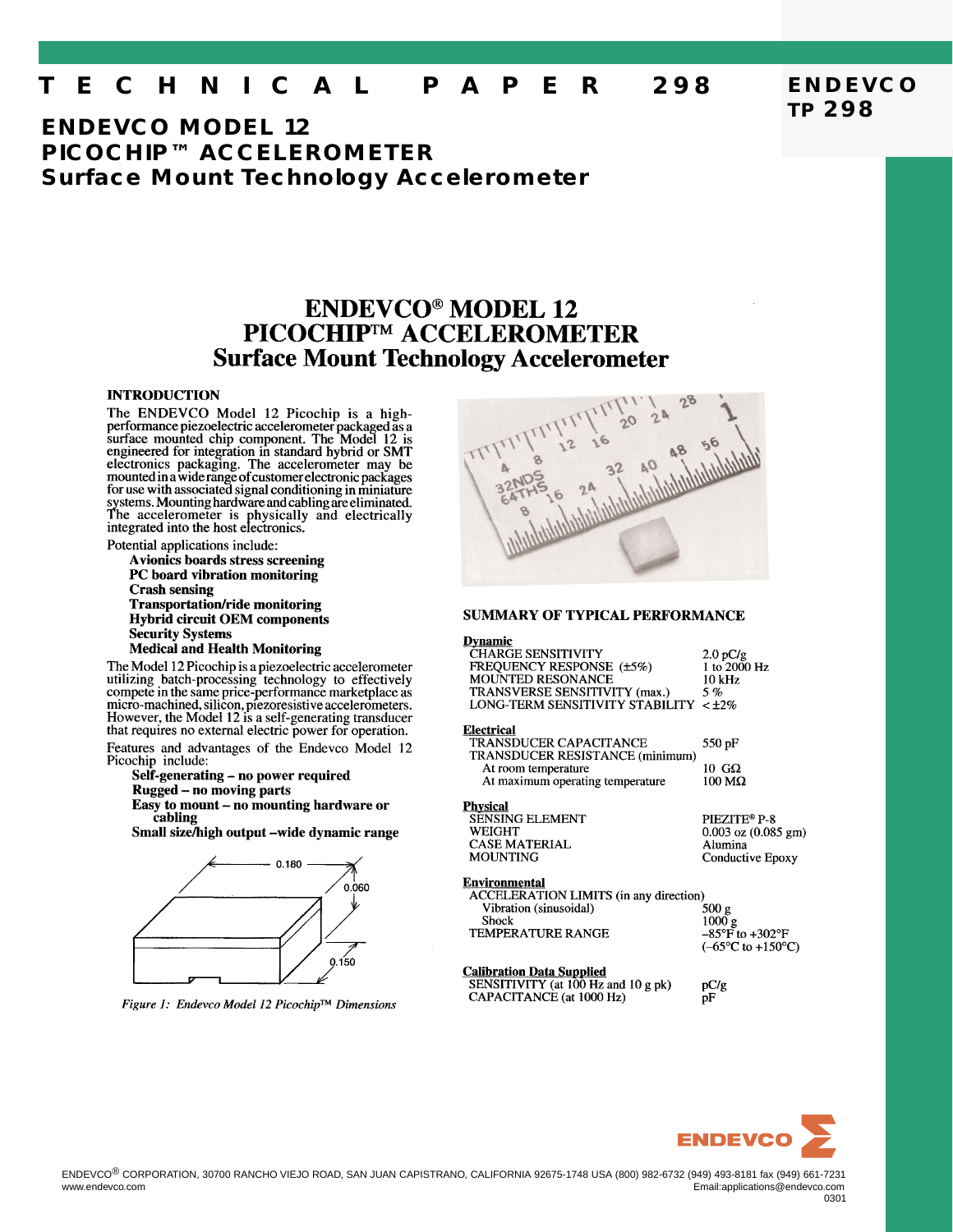## **ENDEVCO TP 298**

#### **OPERATING THEORY**

The ENDEVCO Model 12 Picochip is a miniature<br>piezoelectric accelerometer based on bimorph bender piezoelectric accelerometer based on bimorph bender<br>technology. It is a high-impedance output device which<br>operates into a voltage-measuring circuit as an AC<br>voltage source in series with the specified internal<br>capacitance measuring circuit as an AC charge source in parallel<br>with the specified internal capacitance (as shown in<br>Figure 2B). The charge output  $Q_0$  is the product of the<br>accelerometer charge sensitivity (in pC/g) and the<br>accele  $acceleration$  (in g).



Figure 2A: Picochip Equivalent Circuit for Voltage.



Figure 2B: Picochip Equivalent Circuit for Charge.

DYNAMIC RANGE: The effective dynamic range of<br>the acceleration measurement is determined by the<br>input signal/noise ratio of the signal conditioning<br>circuity at the low end, and by the accelerometer<br>operating limits of 500 range

TRANSVERSE SENSITIVITY: The sensitive axis of<br>the Model 12 Picochip is normal to the mounting<br>surface. Sensitivity to accelerations in the plane of the<br>mounting surface is less than 5% of that in the sensitive<br>axis (if th angle off normal).

POLARITY: The sensing polarity of the Model 12<br>Picochip is shown in Figure 3. Acceleration in the<br>direction of the arrow (into the base of the accelerometer) produces a positive output on the electrode indicated.



Figure 3: Polarity Indication

FREOUENCY RESPONSE: The effective frequency response of the acceleration measurement is determined by the signal conditioning circuitry at the low end, and by the accelerometer resonance at the high end.

For a voltage amplification circuit, the low frequency<br>3dB-down point is determined by the input resistance of the amplifier and the internal capacitance of the accelthe anymical and the internal capacitance of the S50 pF<br>typical capacitance of the Model 12 requires a<br>30 megohm input impedance to set the -3dB corner at<br>10 Hz, providing 5% response down to 30 Hz).

For a charge converter circuit, the low frequency corner<br>is set by the response of the charge amplifier.

The high frequency  $+5\%$  point occcurs at about 20% of The might requency +5% point occcus at about 20% of<br>the resonant frequency, as shown in Figure 4. For the<br>10 kHz typical resonance of the Model 12, the 5% point<br>is at 2000 Hz with no compensation. Simple frequency<br>compens composition may be used to conclude the proof. (For the Picochip, inserting a 39k $\Omega$  series resistor<br>between the accelerometer and the charge amplifier<br>extends the 5% point to about 4 kHz.)



Figure 4: Typical Charge Sensitivity Deviation vs. Frequency

TEMPERATURE STABILITY: The charge sensitivity<br>of the Picochip accelerometer is stable within  $\pm 2\%$  from<br>0° to 80°C, and the typical deviation versus temperature<br>is shown in Figure 5A. When used in a voltage<br>samplificat



Figure 5A: Charge Sensitivity Deviation vs. Temperature



Figure 5B: Source Capacitance Deviation vs. Temperature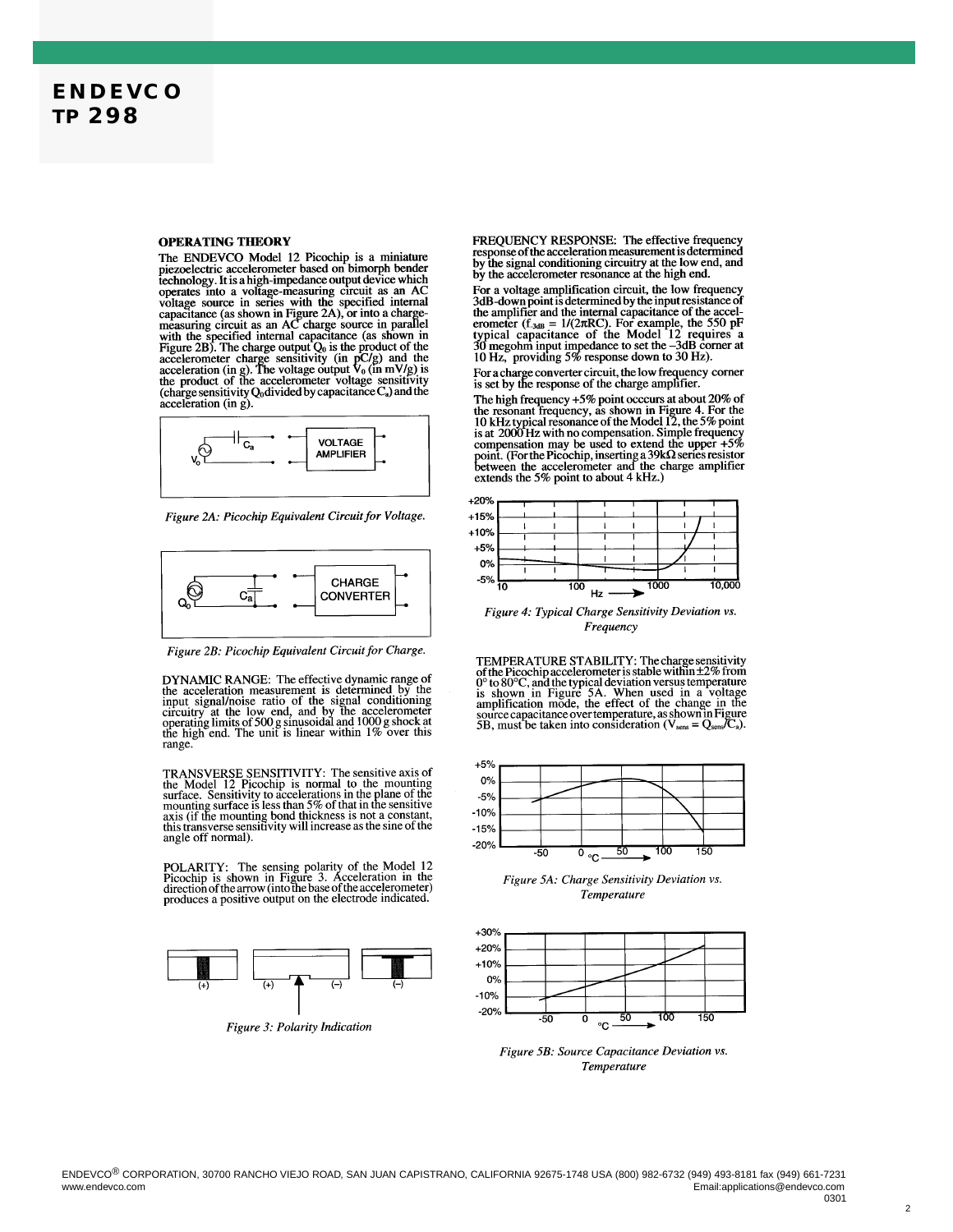## **ENDEVCO TP 298**

#### **MOUNTING INSTRUCTIONS**

The Model 12 Picochip is a fully operational Fig. of a start of the matchmatical and accelerometer packaged as a surface mounted chip component. The enclosure is alumina and the two mounting pads have thick film gold metallization.

The unit may be installed on a circuit board or hybrid From the may be unstanded in a circuit boxed of hydrid<br>substrate using manual or automatic SMT mounting<br>techniques. Due to the high-impedance level, the gap<br>between circuit traces must be kept clean. The<br>recommended conduc S011. Silver epoxy is not recommended for high-<br>reliability applications, because of its migration tendencies

The following instructions should be followed for mounting protoypes using manual methods.

Apply approximately 1 milligram of epoxy to each contact on the accelerometer base, as shown in Figure 6A. 1.



Figure 6A

Position the Model 12 accelerometer over the circuit traces (typical metallization on the hybrid substrate is shown in Figure 6B) and press into place with a force not exceeding 1 pound. The resulting bond thickness betwee  $2^{\circ}$ 



Figure 6B

- $3.$ Scrub the accelerometer over a small arc to dis-Structure accelerointed with a simulation of the structure of the structure that the accelerometer base is parallel to the substrate surface. Keep the angle of the arc small so that the epoxy cannot bridge the two contacts is intended to reduce this possibility).
- A bead of epoxy should be formed around the perimeter of the mounting feet, as shown in Figure 6C.  $4.$



Figure 6C

Other mounting techniques and adhesives may be suitable for your application.

#### **RECOMMENDED CIRCUITRY**

The Model 12 Picochip is intended to operate into user-<br>supplied signal conditioning circuitry. The<br>recommended circuit configurations are reviewed below.

VOLTAGE AMPLIFIER: A voltage amplifier can be VOLTAGE AMPLIFIER: A voltage amplifier can be<br>built from a conventional operational amplifier, used in<br>the non-inverting mode as shown in Figure 7A. The<br>corner frequency of the –6 dB/octave low-pass filter is<br>determined b the 6dB/octave high-pass filter.



Figure 7A: Voltage Amplifier Circuit

CHARGE CONVERTER: A charge converter can also<br>be built from a conventional operational amplifier, used<br>in the inverting mode as shown in Figure 7B. For an<br>amplifier with high open loop gain and high imput<br>impedance, the g



For High Pass -3dB @ 10 Hz  $C_1 = 550$  pF  $R_2 = 30 M\Omega$ For Low Pass -3db @ 7 kHz

 $C_a = 550$  pF  $\overline{R}_1 = 39K\Omega$ 

Figure 7B: Charge Converter Circuit

The circuits of Figure 7A and 7B also provide an optional verification feature. The resistor  $R_{ver}$  can be driven by an AC signal on the Verify line to provide a system. In these circuits, the verify signal amplitude is d x Desired g level.

Cure the epoxy per the applicable specification.<br>For Ablebond 85-1, cure at  $+150^{\circ}$ C for 1 hour. 5.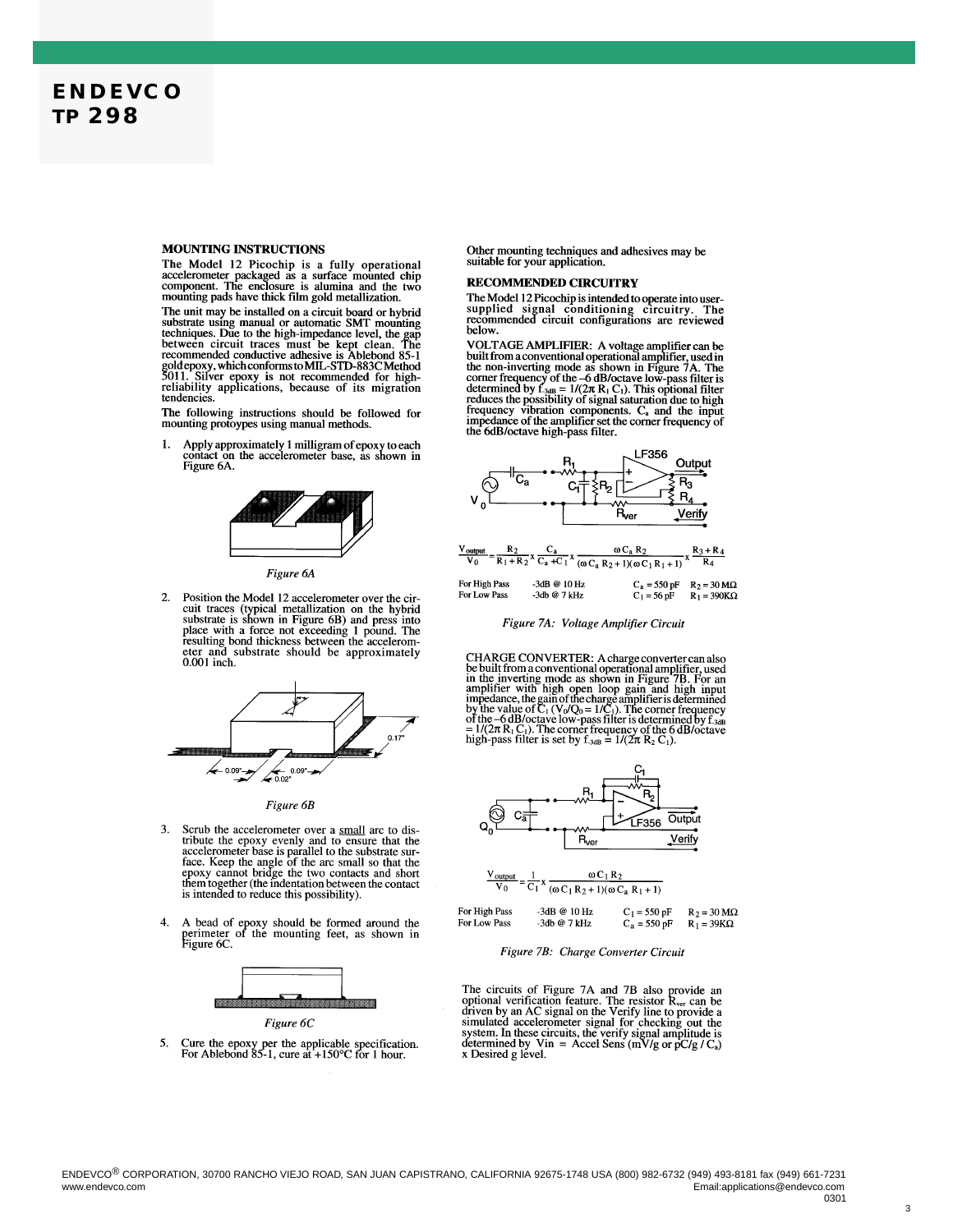

NOTE: These high-impedance circuits should be located<br>as close as possible to the Picochip, and the circuit traces as should be carefully placed so as to minimize unwanted<br>stray capacitance. Likewise, the circuitry should be located as far as possible from any noise and other interference. The accelerometer and input circuitry must be adequately shielded by a conductive enclosure to minimize EMI effects.

#### **TYPICAL APPLICATION**

The ENDEVCO Model 12 Picochip has been used in a number of innovative applications. One example is described below:

A Time Stress Measurement Device hybrid was designed A some of Endevco's customers to provide self-contained<br>measurement of electrical and mechanical stress versus

time for embedded circuit board application, or as the core for custom measurement modules. The device provides monitoring and digital storage of vibration, shock, temperature, dc voltages, and voltage transients. The functional block diagram of the hybrid device is shown in Figure 8.



Figure 8: Functional Block Diagram - Time Stress Measurement Device

#### **FEATURES**

- 256K data memory
- DC voltage measurement
- Voltage transients counter
- Internal transient protection
- Real-time clock (with external battery)
- No external crystals required
- Internal temperature sensor
- Internal uniaxial vibration/shock sensor
- Transportation shock recording (with external
- battery)
- RS-232 interface
- Field-programmable recording parameters
- 5V  $(\pm 10\%)$  operation
- 1" by 2" hybrid flat pack (74 leads)

#### **APPLICATIONS**

- Environmental stress recorder for circuit boards
- Maintenance history record keeper
- Warranty verification
- Core for custom time stress measurement modules